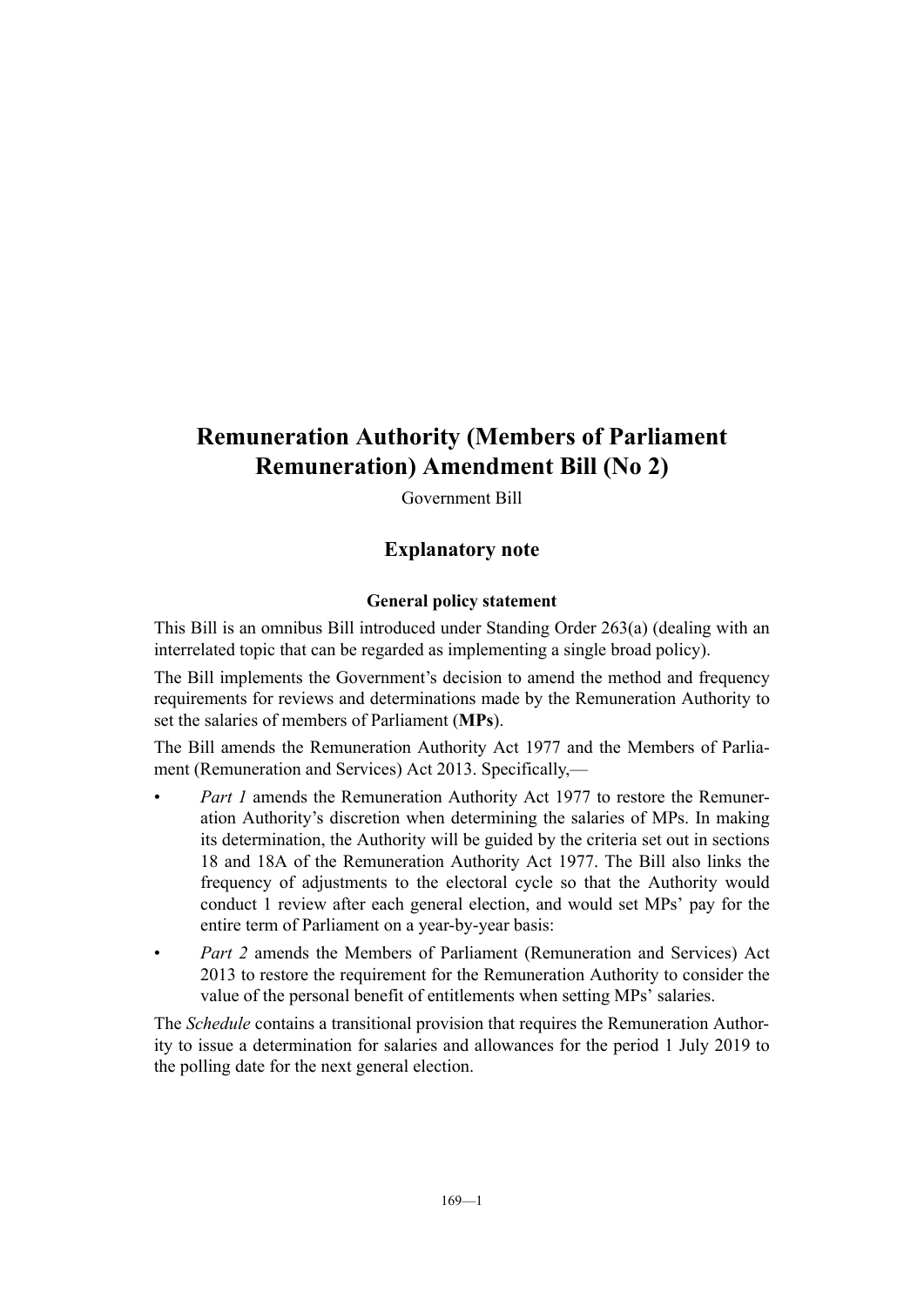#### **Departmental disclosure statement**

The Ministry of Business, Innovation, and Employment is required to prepare a disclosure statement to assist with the scrutiny of this Bill. The disclosure statement provides access to information about the policy development of the Bill and identifies any significant or unusual legislative features of the Bill.

A copy of the statement can be found at [http://legislation.govt.nz/disclosure.aspx?](http://legislation.govt.nz/disclosure.aspx?type=bill&subtype=government&year=2019&no=169) [type=bill&subtype=government&year=2019&no=169](http://legislation.govt.nz/disclosure.aspx?type=bill&subtype=government&year=2019&no=169)

#### **Regulatory impact assessment**

A regulatory impact assessment is not required for this Bill.

#### **Clause by clause analysis**

*Clause 1* is the Title clause.

*Clause 2* is the commencement clause. This Bill will come into force on the day after the date on which it receives the Royal assent.

### **Part 1**

### **Amendments to Remuneration Authority Act 1977**

*Part 1* amends the Remuneration Authority Act 1977 (the **Act**) by—

- reversing changes made in 2015 that established a formula for calculating the remuneration of members of Parliament; and
- removing a spent provision that was inserted in 2018 to freeze the remuneration of members of Parliament for the period 1 July 2018 to 30 June 2019.

*Clause 3* provides that *Part 1* amends the Remuneration Authority Act 1977.

*Clause 4* amends section 12 by repealing subsection (2C). That subsection was inserted in 2018 to freeze the remuneration of members of Parliament until 30 June 2019, by preventing the Authority from issuing a determination for the period 1 July 2018 to 30 June 2019, and is now spent.

*Clause 5* amends section 18 by repealing subsection (3). That subsection was inserted in 2015 when the formula for calculating the remuneration of members of Parliament was implemented. It provides that the criteria to be used by the Authority for determining remuneration does not apply when the Authority is calculating the remuneration of members of Parliament. Repealing the subsection will have the effect that the criteria specified in section 18 must be applied by the Authority when determining the remuneration of members of Parliament.

*Clause 6* amends section 18A by repealing subsection (5). That subsection was inserted in 2015 when the formula for calculating the remuneration of members of Parliament was implemented. It provides that a requirement for the Authority to take into account countervailing economic conditions does not apply when the Authority is calculating the remuneration of members of Parliament. Repealing the subsection will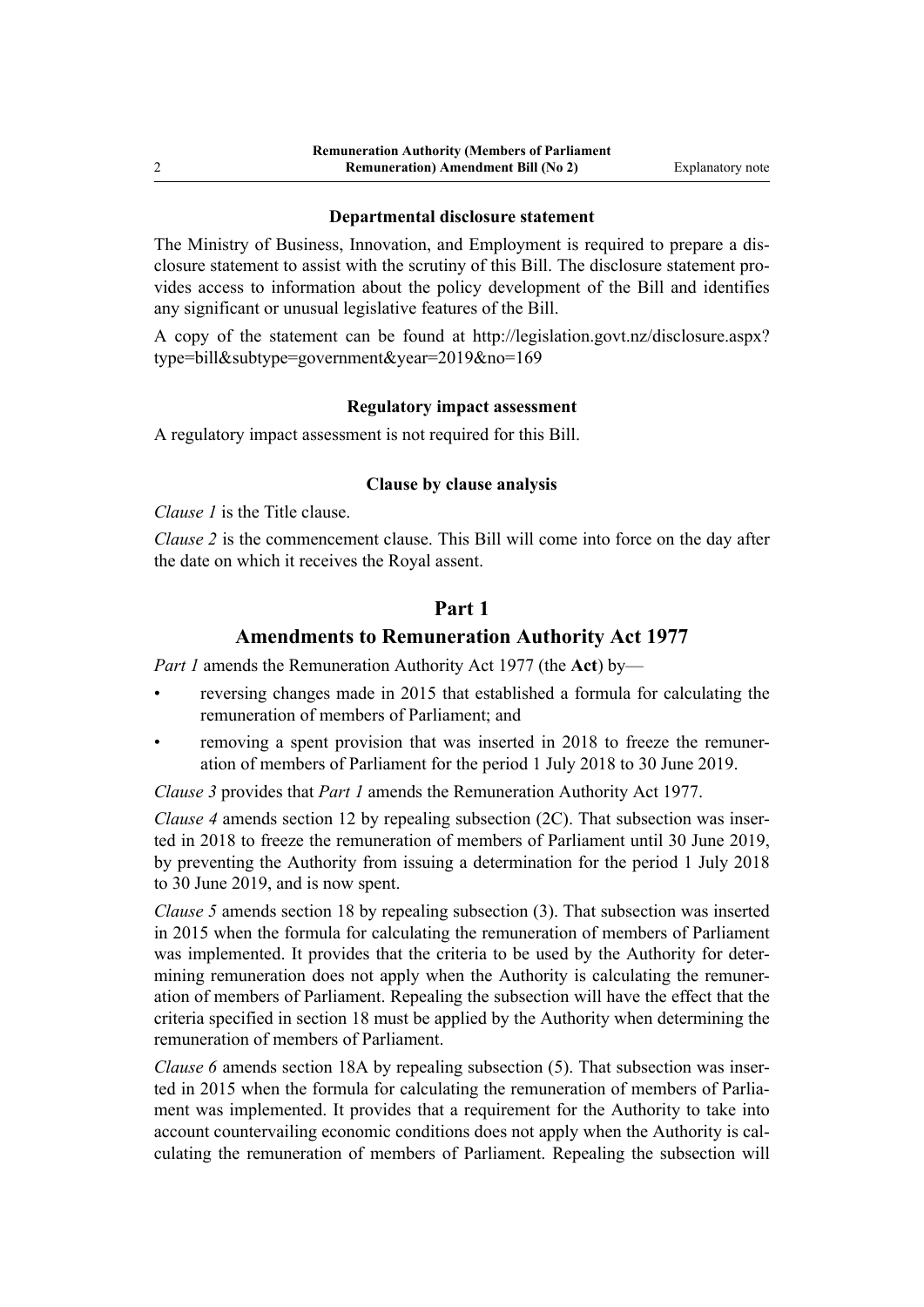have the effect that countervailing economic conditions must be taken into account by the Authority when determining the remuneration of members of Parliament.

*Clause* 7 repeals section 18B, which is the section that sets out a formula that must be applied by the Authority when determining the remuneration of members of Parliament. Repealing it will have the effect that the Authority must determine the remuneration and allowances of members of Parliament using the criteria set out in the Act.

*Clause 8* amends section 19, which sets out the frequency of adjustments, by—

- providing that, in the case of members of Parliament, the Authority must begin a review of salaries and allowances within 3 months after a general election and issue a determination to apply from the day after polling day:
- providing that the Authority's determination must set out the salaries and allowances of members of Parliament in 4 tranches: from the day after polling day in a general election to the next 30 June, then from the next 1 July to the following 30 June, then from the next 1 July to the following 30 June, and, finally, from the next 1 July to polling day for the next general election.

*Clause 9 and the Schedule* insert a *new Part 3* into the schedule of transitional, savings, and related provisions. That new Part—

- requires the Authority, as soon as practicable after this Bill commences, to issue a determination of the salaries and allowances of members of Parliament for the period beginning on 1 July 2019 and ending on polling day of the next general election (the **new determination**); and
- revokes any other determination that is in force at the time the Bill commences; and
- requires the Parliamentary Service to reconcile amounts paid under another determination against what would have been paid had the new determination been made on 1 July 2019; and
- requires adjustments to be made to pay any underpayment and recover any overpayment.

### **Part 2**

# **Amendments to Members of Parliament (Remuneration and Services) Act 2013**

*Clause 10* provides that *Part 2* amends the Members of Parliament (Remuneration and Services) Act 2013.

*Clause 11* amends section 8 by repealing subsection (5). That subsection was inserted in 2018 to freeze the remuneration of members of Parliament until 30 June 2019, by preventing the Authority from issuing a determination for the period 1 July 2018 to 30 June 2019. The subsection is now spent.

*Clause 12* amends section 16(2)(b) by reversing changes made in 2015 when the formula for calculating the remuneration of members of Parliament was implemented.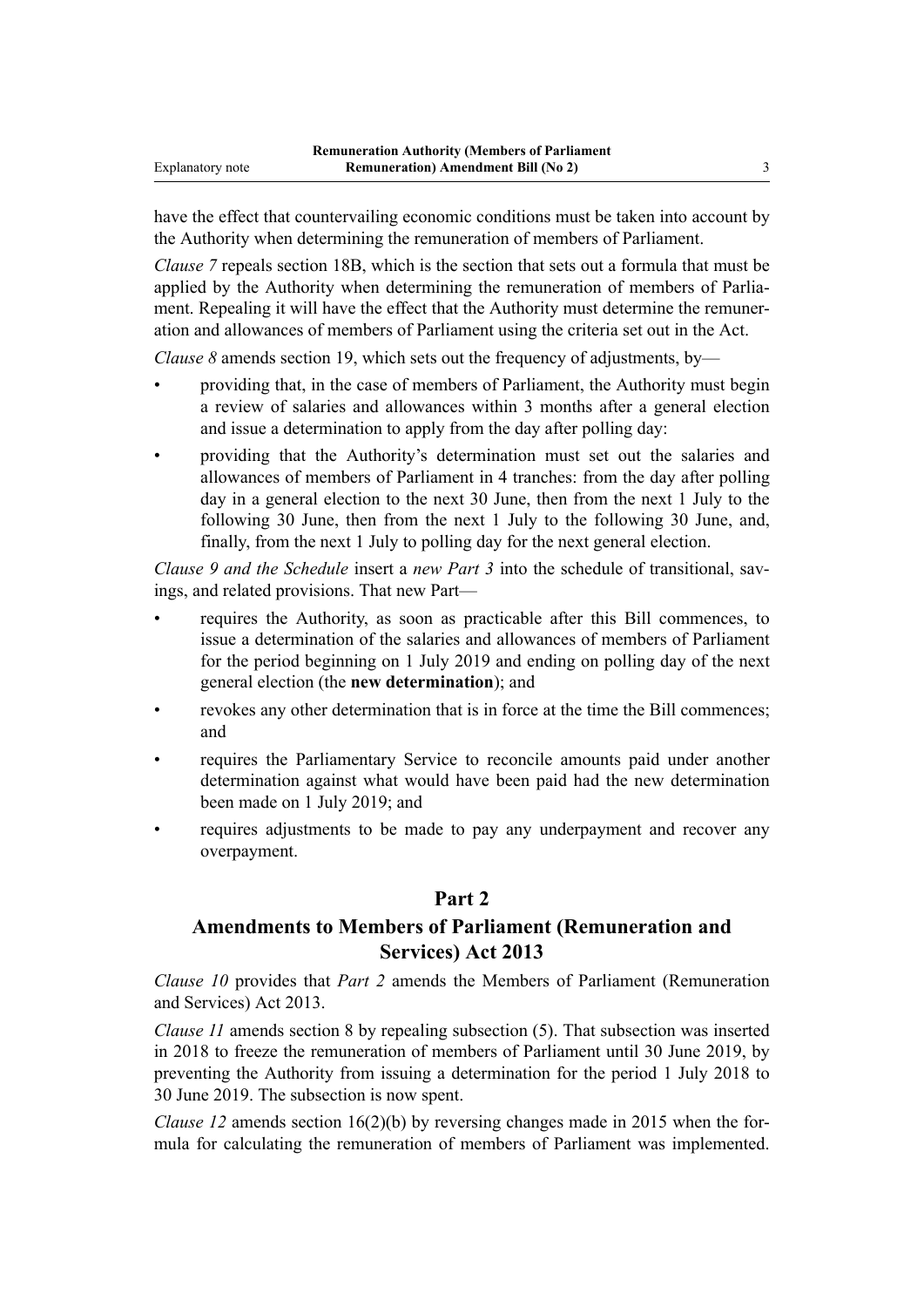4

The effect of the change is to require the Authority, when determining salaries and allowances of members of Parliament and Ministers, to take into account the value of any personal benefits arising from entitlements to services.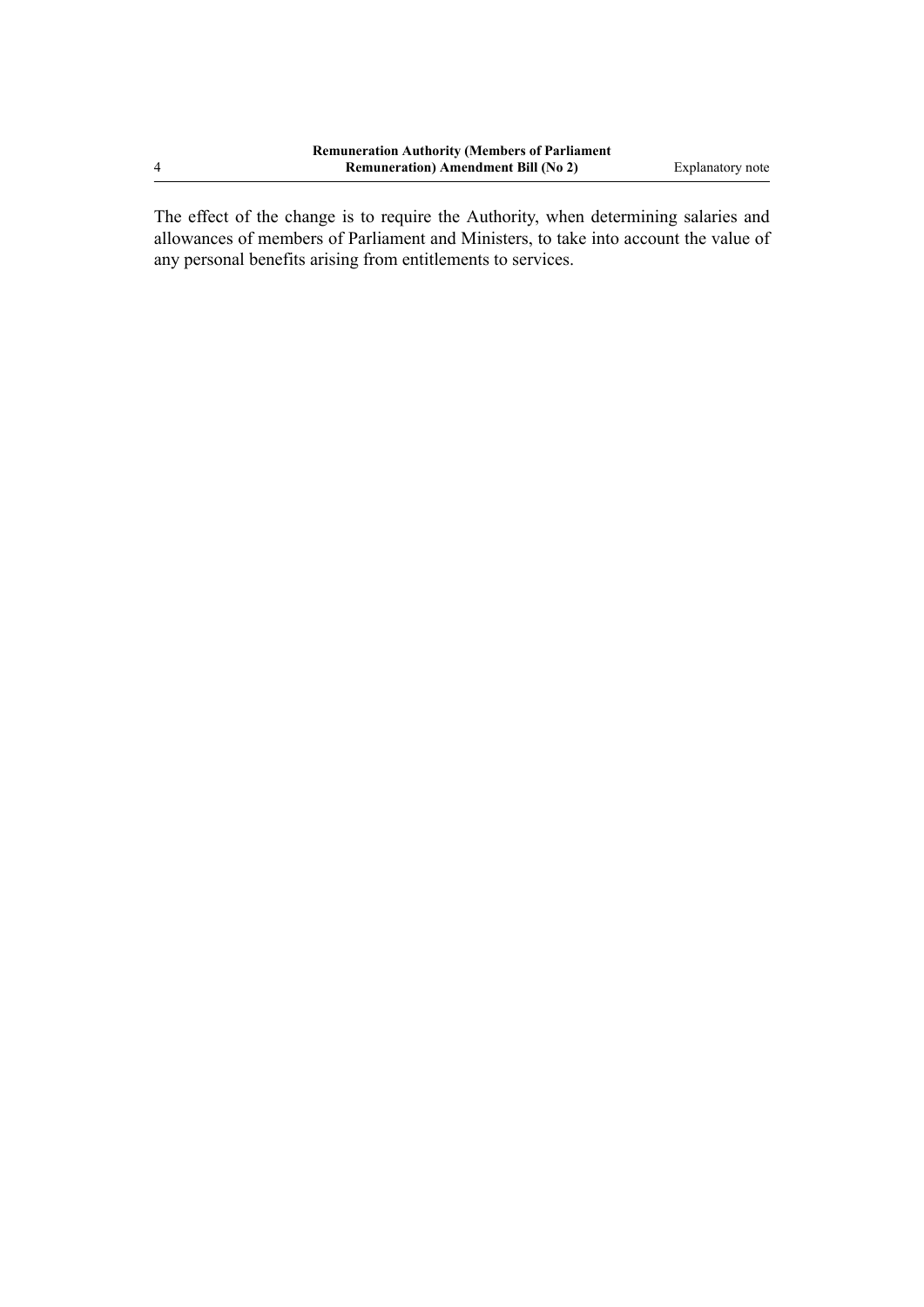# *Hon Iain Lees-Galloway*

# **Remuneration Authority (Members of Parliament Remuneration) Amendment Bill (No 2)**

Government Bill

#### **Contents**

|                |                                                                                    | Page            |
|----------------|------------------------------------------------------------------------------------|-----------------|
| 1              | Title                                                                              | $\overline{c}$  |
| $\overline{2}$ | Commencement                                                                       | $\overline{2}$  |
|                | Part 1                                                                             |                 |
|                | <b>Amendments to Remuneration Authority Act 1977</b>                               |                 |
| 3              | Amendments to Remuneration Authority Act 1977                                      |                 |
| $\overline{4}$ | Section 12 amended (Functions of Authority)                                        | $2222$<br>$222$ |
| 5              | Section 18 amended (Criteria of Authority)                                         |                 |
| 6              | Section 18A amended (Countervailing economic conditions)                           |                 |
| $\overline{7}$ | Section 18B repealed (Fixing salaries of members of Parliament)                    |                 |
| 8              | Section 19 amended (Frequency of adjustments)                                      |                 |
| 9              | Schedule 1AA amended                                                               | $\overline{3}$  |
|                | Part 2                                                                             |                 |
|                | <b>Amendments to Members of Parliament (Remuneration and</b>                       |                 |
|                | Services) Act 2013                                                                 |                 |
| 10             | Amendments to Members of Parliament (Remuneration and                              | 3               |
|                | Services) Act 2013                                                                 |                 |
| 11             | Section 8 amended (Remuneration Authority to determine salaries<br>and allowances) | 3               |
| 12             | Section 16 amended (Principles)                                                    | 3               |
|                | <b>Schedule</b>                                                                    | 4               |
|                | New Part 3 inserted into Schedule 1AA of Remuneration                              |                 |
|                | <b>Authority Act 1977</b>                                                          |                 |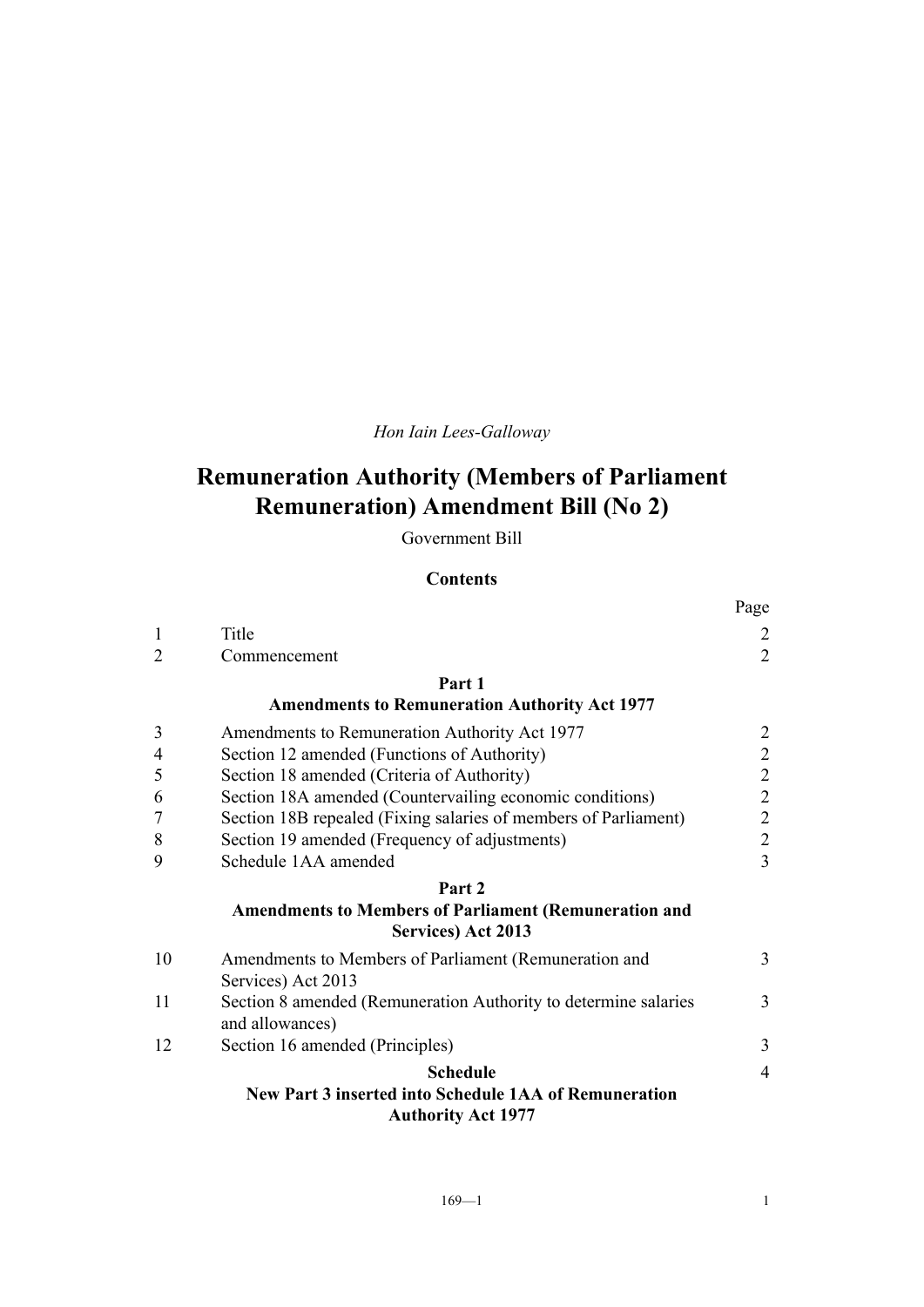# **The Parliament of New Zealand enacts as follows:**

|                         | This Act is the Remuneration Authority (Members of Parliament Remuner-<br>ation) Amendment Act (No 2) 2019.                                                                                                                                                       |    |
|-------------------------|-------------------------------------------------------------------------------------------------------------------------------------------------------------------------------------------------------------------------------------------------------------------|----|
| $\overline{2}$          | Commencement                                                                                                                                                                                                                                                      |    |
|                         | This Act comes into force on the day after the date on which it receives the<br>Royal assent.                                                                                                                                                                     |    |
|                         | Part 1                                                                                                                                                                                                                                                            |    |
|                         | <b>Amendments to Remuneration Authority Act 1977</b>                                                                                                                                                                                                              |    |
| 3                       | <b>Amendments to Remuneration Authority Act 1977</b><br>This Part amends the Remuneration Authority Act 1977.                                                                                                                                                     | 10 |
| $\overline{\mathbf{4}}$ | <b>Section 12 amended (Functions of Authority)</b><br>Repeal section 12(2C).                                                                                                                                                                                      |    |
| 5                       | <b>Section 18 amended (Criteria of Authority)</b><br>Repeal section $18(3)$ .                                                                                                                                                                                     | 15 |
| 6                       | <b>Section 18A amended (Countervailing economic conditions)</b><br>Repeal section 18A(5).                                                                                                                                                                         |    |
| 7                       | Section 18B repealed (Fixing salaries of members of Parliament)<br>Repeal section 18B.                                                                                                                                                                            |    |
| 8                       | <b>Section 19 amended (Frequency of adjustments)</b>                                                                                                                                                                                                              | 20 |
|                         | Replace section $19(5)$ and (6) with:                                                                                                                                                                                                                             |    |
| (5)                     | Notwithstanding any term included in any determination, the Authority must<br>review, and issue a determination for, each position that is subject to its juris-<br>$diction$ ,—                                                                                  |    |
|                         | in the case of the salaries and allowances of members of Parliament, as<br>(a)<br>set out in subsections $(6)$ to $(8)$ ; and                                                                                                                                     | 25 |
|                         | in any other case, at intervals of not more than 3 years.<br>(b)                                                                                                                                                                                                  |    |
| (6)                     | The Authority must begin a review of the salaries and allowances of members<br>of Parliament within 3 months from the return of the writ after a general elec-<br>tion, based on the information that is available to the Authority at the time of<br>its review. | 30 |
| (7)                     | After the review, the Authority must issue a determination that-                                                                                                                                                                                                  |    |

<span id="page-5-0"></span>cl 1

**1 Title**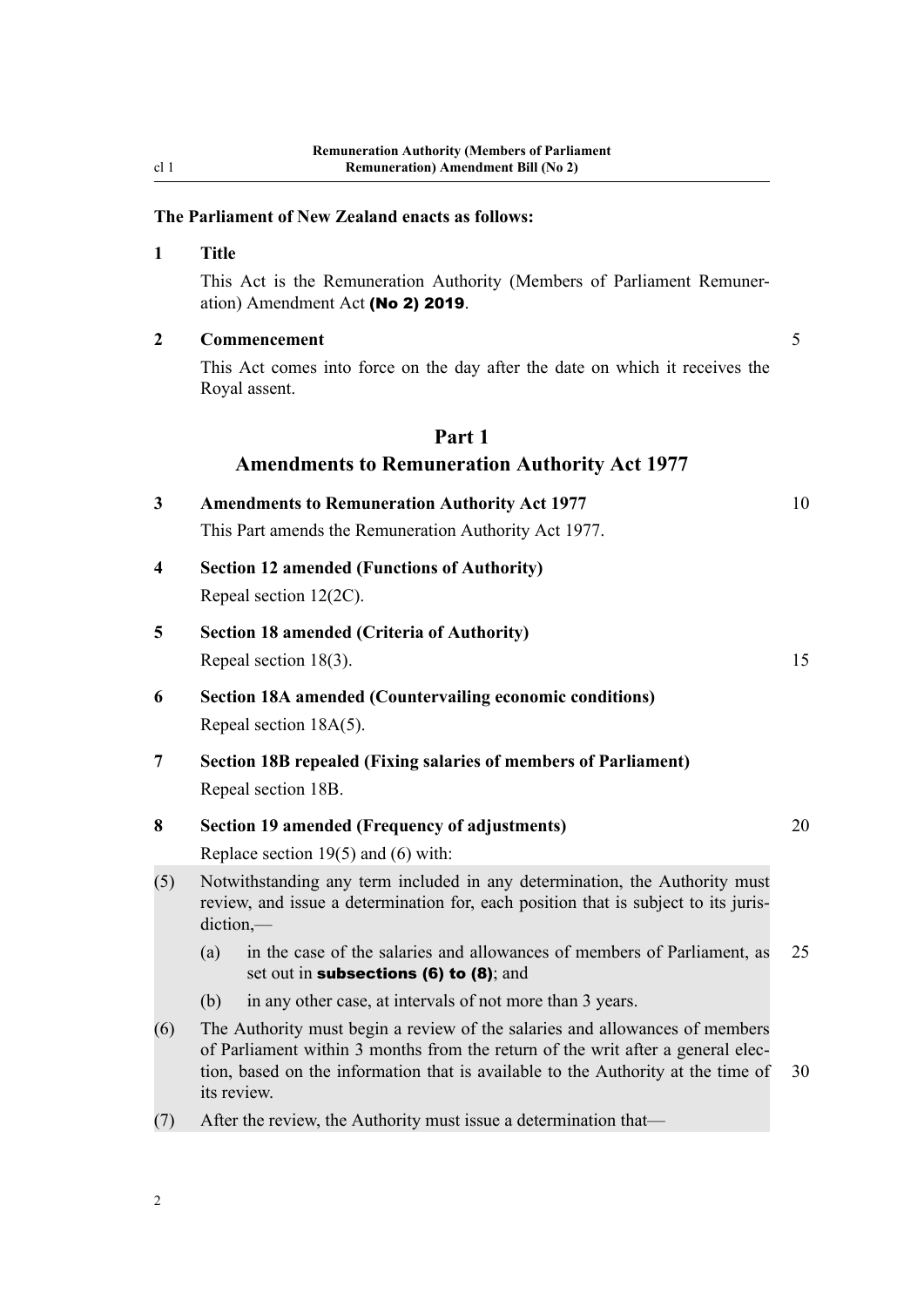- <span id="page-6-0"></span>(a) is deemed to have come into force on the date of the day after polling day for that general election; and
- (b) expires on polling day for the next general election; and
- (c) specifies separately the salaries and allowances payable for each of the periods set out in **subsection (8)**. 5

(8) The determination under **subsection (7)** must set out the salaries and allowances of members of Parliament for the following periods:

- (a) the period beginning on the day after polling day and ending on the next 30 June; and
- (b) the period beginning on 1 July after the 30 June referred to in **para-** 10 graph (a) and ending on the next 30 June; and
- (c) the period beginning on 1 July after the 30 June referred to in paragraph (b) and ending on the next 30 June; and
- (d) the period beginning on 1 July after the 30 June referred to in **paragraph (c)** and ending on polling day for the next general election. 15

#### **9 Schedule 1AA amended**

In Schedule 1AA, after Part 2, insert the **Part 3** set out in the **Schedule** of this Act.

### **Part 2**

# **Amendments to Members of Parliament (Remuneration and** 20 **Services) Act 2013**

**10 Amendments to Members of Parliament (Remuneration and Services) Act 2013**

This Part amends the Members of Parliament (Remuneration and Services) Act 2013. 25

**11 Section 8 amended (Remuneration Authority to determine salaries and allowances)**

Repeal section 8(5).

### **12 Section 16 amended (Principles)**

Replace section  $16(2)(b)$  with:  $30$ 

(b) the value must be taken into account by the Remuneration Authority in determining the salaries and allowances of the relevant members of Parliament or Ministers under section 8; and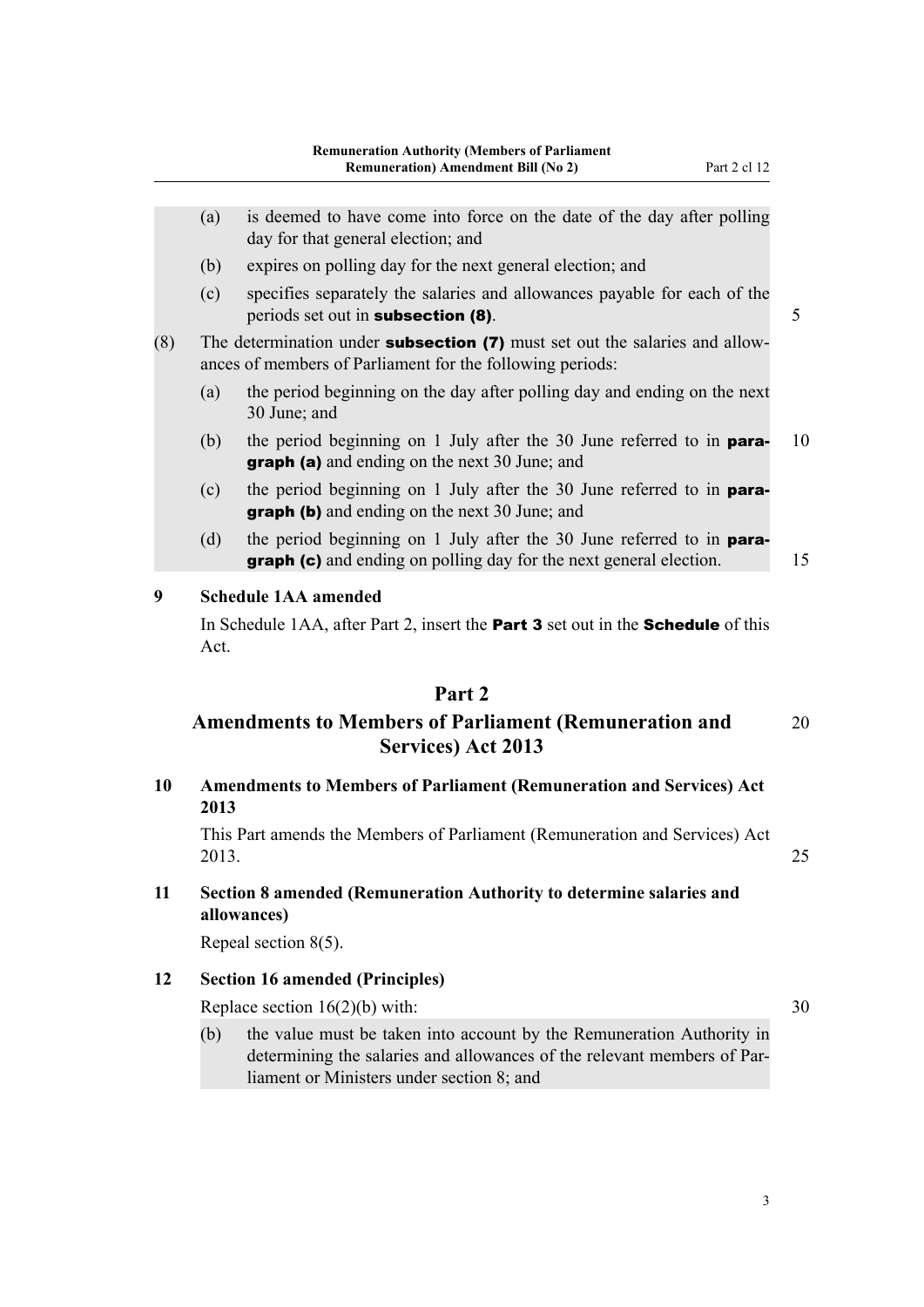<span id="page-7-0"></span>Schedule

# **Schedule**

# **New Part 3 inserted into Schedule 1AA of Remuneration Authority Act 1977**

s 9

### **Part 3** 5

# **Provisions relating to Remuneration Authority (Members of Parliament Remuneration) Amendment Act** (No 2) 2019

### **6 Remuneration Authority to issue determination of salaries and allowances for period 1 July 2019 to polling date for next general election**

- (1) As soon as practicable after the commencement of the Remuneration Authority 10 (Members of Parliament Remuneration) Amendment Act (No 2) 2019, the Authority must issue a determination of the salaries and allowances of members of Parliament for the whole of the period beginning on 1 July 2019 and ending on polling day for the next general election.
- (2) **Section 19(7) and (8)** does not apply to the determination to be issued under 15 subclause (1).

### **7 Determination revoked**

Any determination of the salaries and allowances of members of Parliament that is in force on the commencement of the Remuneration Authority (Members of Parliament Remuneration) Amendment Act (No 2) 2019 is revoked, 20 but must continue in force until it is superseded by the determination issued under clause 6(1).

#### **8 Amounts paid to be reconciled**

- (1) Subclause (2) applies if the determination issued under clause 6(1) sets salaries or allowances, or both, for members of Parliament from 1 July 2019 that 25 are different to the salaries and allowances paid to members of Parliament from that date under another determination.
- (2) If this subclause applies, the Parliamentary Service must reconcile the salaries and allowances paid to members of Parliament from 1 July 2019 against the salaries and allowances that would have been paid had the determination issued 30 under **clause 6(1)** been made on 1 July 2019, and any necessary adjustments must be made to pay the amount of any underpayment to affected members of Parliament and to recover the amount of any overpayment from affected members of Parliament.

#### **9** Clause 6(1) **prevails** 35

(1) **Clause 6(1)** overrides section  $19(2)$ .